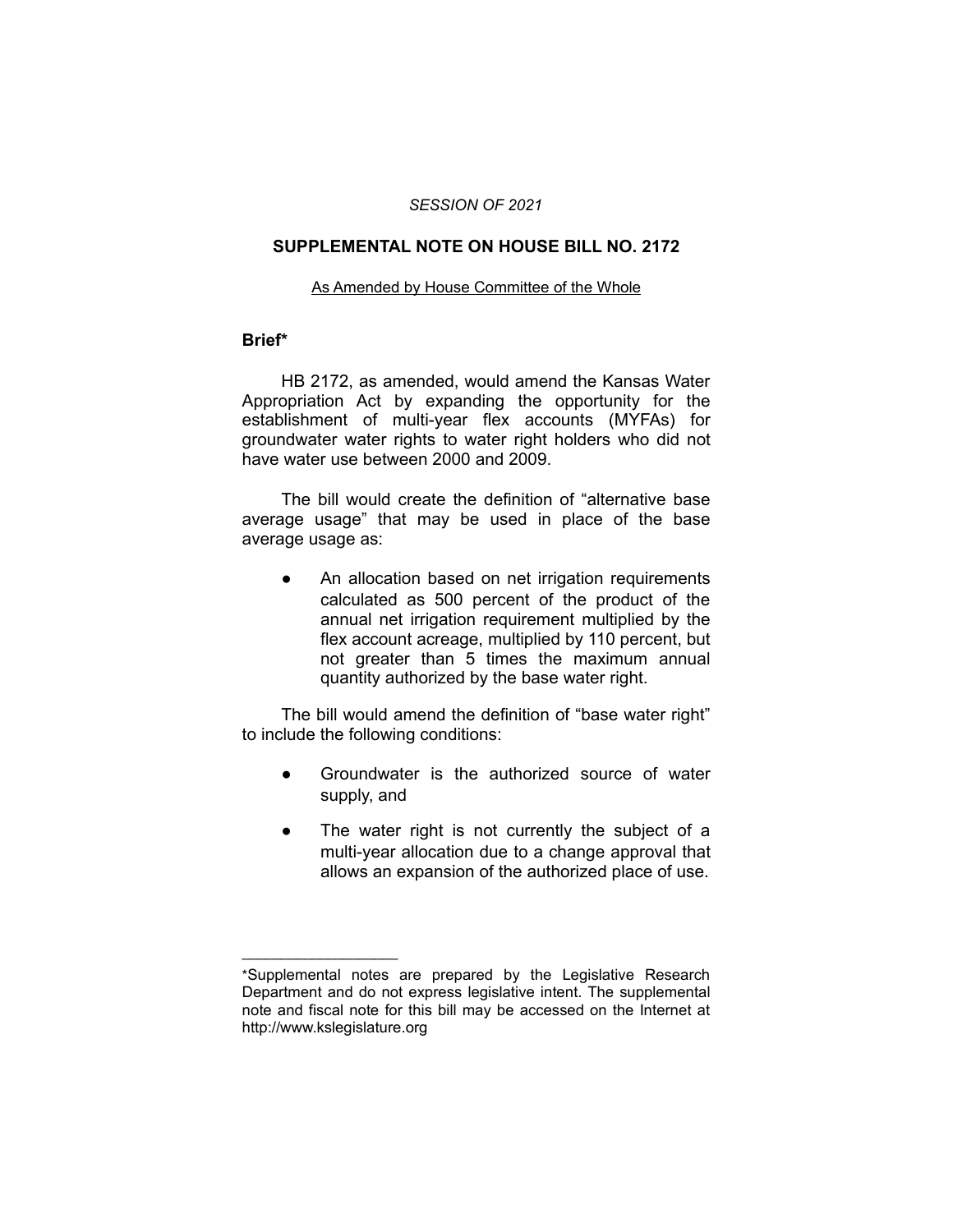The bill would amend the definition of "base average usage" to the average amount of water actually diverted for the authorized beneficial use under the base water right during calendar years 2000 through 2009. In addition, the bill would also:

- Exclude from the definition of "base average usage" any amount of water applied to the unauthorized place of use from:
	- Any amount diverted in any year that exceeded the amount authorized by the base water right;
	- Any amount applied to an unauthorized place of use; and
	- Diversions in calendar years when water was diverted under a multi-year allocation with an expansion of the authorized place of use due to a change approval;
- Provide that the Chief Engineer may calculate the base average usage with less than all 10 calendar years during 2000 to 2009 if water usage records are inadequate to accurately determine actual water use or upon application of good cause by the applicant; and
- Specify if the Chief Engineer is satisfied with the base water right holder's showing that water conservation reduced water usage under the base water right during 2000 to 2009, then the base average usage must be calculated with the five calendar years immediately before when the water conservation began.

The bill would amend the definition of "flex account acreage" to exclude any acres irrigated under a multi-year allocation that allowed for an expansion of the authorized place of use due to a change approval toward the maximum number of acres lawfully irrigated during a calendar year if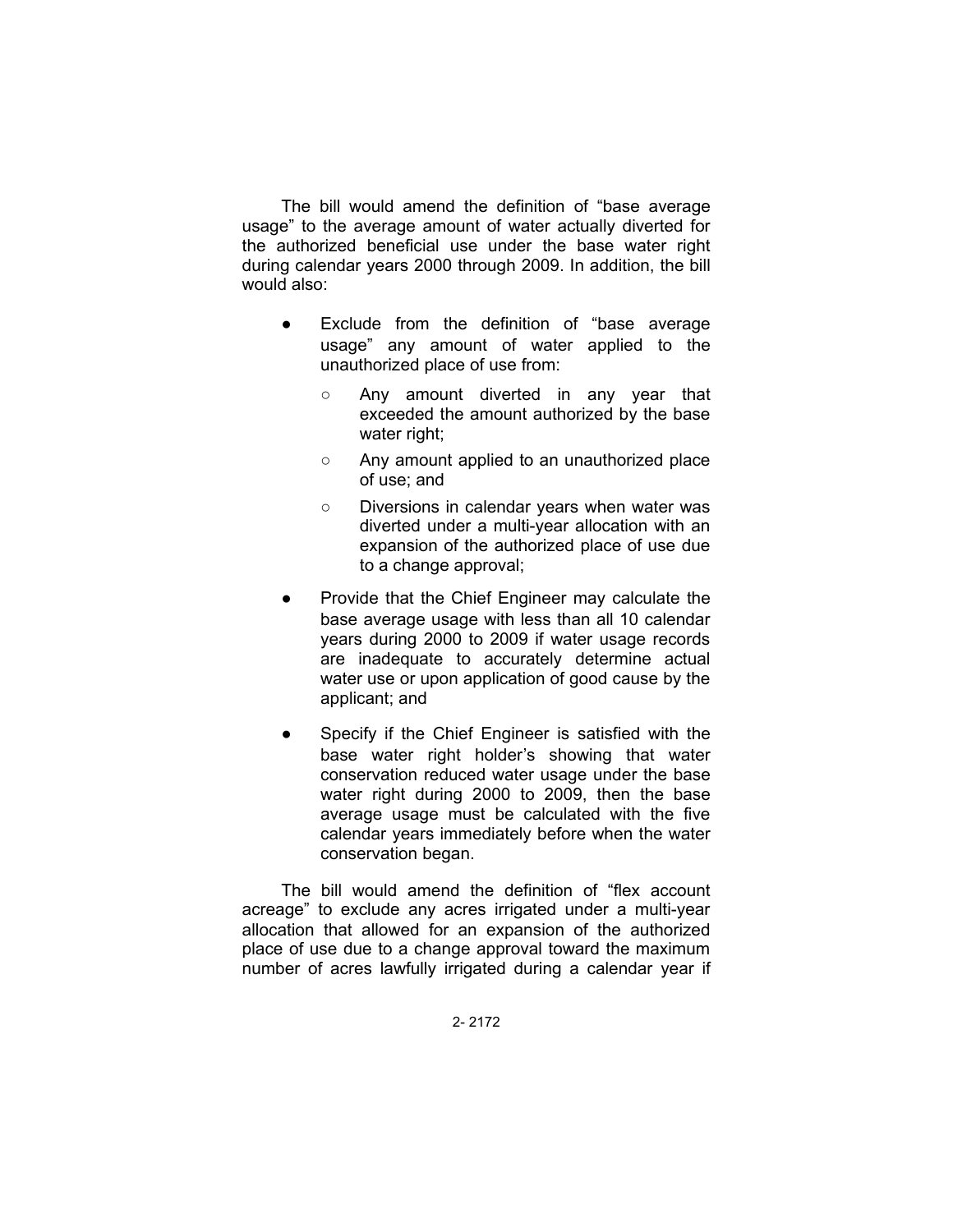certain conditions are met. The bill would add a condition that if an application to appropriate water was approved after December 31, 2004, then the calendar year used for the calculation could be any year during the perfection period.

The bill would authorize, if the base water right is eligible, the base water right holder to establish an MYFA in which the base water right holder may deposit the authorized quantity of water for five consecutive calendar years in advance, except when the Chief Engineer determines a shorter period is necessary for compliance with a local enhanced management area (LEMA) or an intensive groundwater use control area (IGUCA) and the corrective controls in the area do not prohibit the use of MYFAs. If the MYFA is approved for less than five calendar years, the amount of water deposited in the MYFA would be prorated based on the number of calendar years approved or calculated as required by the bill on the amount of water deposited in the MYFA.

The bill would remove provisions relating to designated drought emergency areas for 2011 and 2012.

The bill would also make technical amendments.

## **Background**

The bill was introduced by the House Committee on Water at the request of a representative of the Kansas Department of Agriculture (KDA).

[*Note*: The bill, as introduced, contains provisions similar to those of 2020 SB 270, as recommended by the House Committee on Agriculture.]